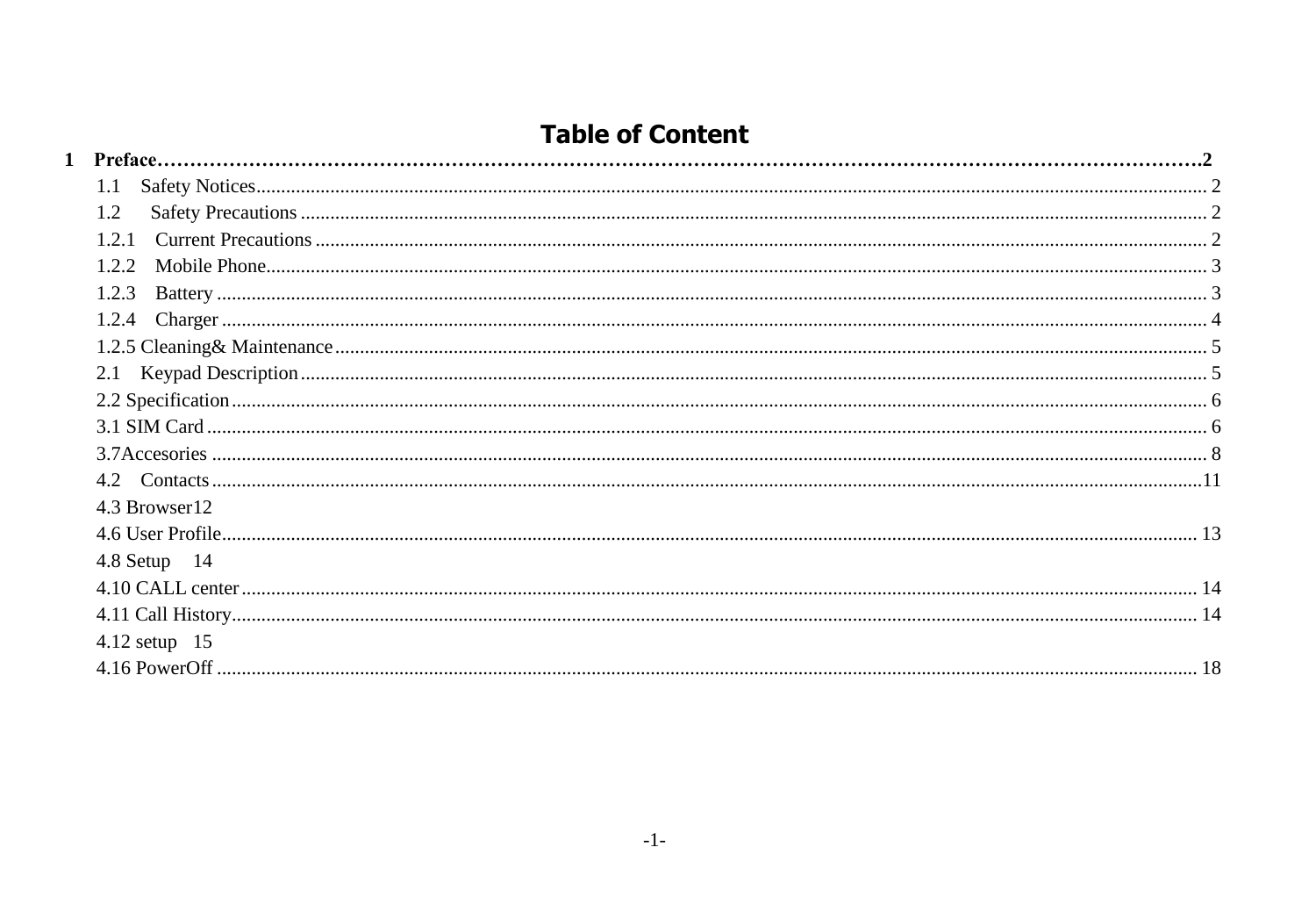# 1 **Preface**

Thank you for choosing the mobile phones. You may have a comprehensive knowledge of usage of this phone and learn its excellent functionality and easy operation methods through reading through this manual.

The mobile phone is designed for GSM/GPRS network environment. In addition to basic phone functions, it also provides multiple practical functions for you to include name card phonebook, 64-Polyphonic ring tones, clock/alarm clock, calendar, health, calculator, MP3 /Video player, camera, video recorder, voice recorder, etc., to facilitate both your work and entertainment activities.

Meanwhile, the mobile phone adopts personalized man-machine interface and can satisfy your every need through perfect functional design.

The phone conforms to GSM/GPRS technical criteria, and has passed the attestation by both domestic and foreign institutions with authorities.

The company reserves the right to modify any contents in this Manual without any further notice.

#### <span id="page-1-0"></span>**1.1 Safety Notices**

If your phone is lost or stolen, please immediately inform your nearest telecommunication department or agent to disable the SIM card, so as to prevent others from using your phone and incurring economic loss to you.

When you contact telecommunication departments or agents, they may need to know the IMEI code of your phone (you can find it on the back label of your phone after removing the battery). Please write down the code and keep it in a safe place for later use.

For the purpose of avoiding mistaken use of your phone, please adopt precautions such as:

- -- Set up the PIN code of your SIM card. The PIN code can prevent your SIM card from being used by unauthorized people.
- -- On a tr+ip or travel outside, please do not disclose your phone in public, so as to avoid unnecessary loss. You'd better keep it close to you or lock it in your luggage.
- -- Enable call barring.

## <span id="page-1-1"></span>**1.2 Safety Precautions**

Before using your phone, please carefully read through these precautions, so as to ensure safe and correct use.

#### <span id="page-1-2"></span>**1.2.1 Current Precautions**

- Use only the original or specifiedaccessories. Other products may cause battery leakage, overheat, explosion,or fire.
- Do not severely bump, shake or throw your phone, so as to avoid faults and fire.

 Do not put your phone, battery or charger into your microwave oven or other high-pressure devices. Otherwise, it may cause circuit damage or fire.

 Do not use your phone at places with flammable or explosive gas. Otherwise, it may cause phone faults or even fire disasters.

 Do not put your phone in places of high temperature, high humidity or a lot of dust. Otherwise, it may cause phone faults.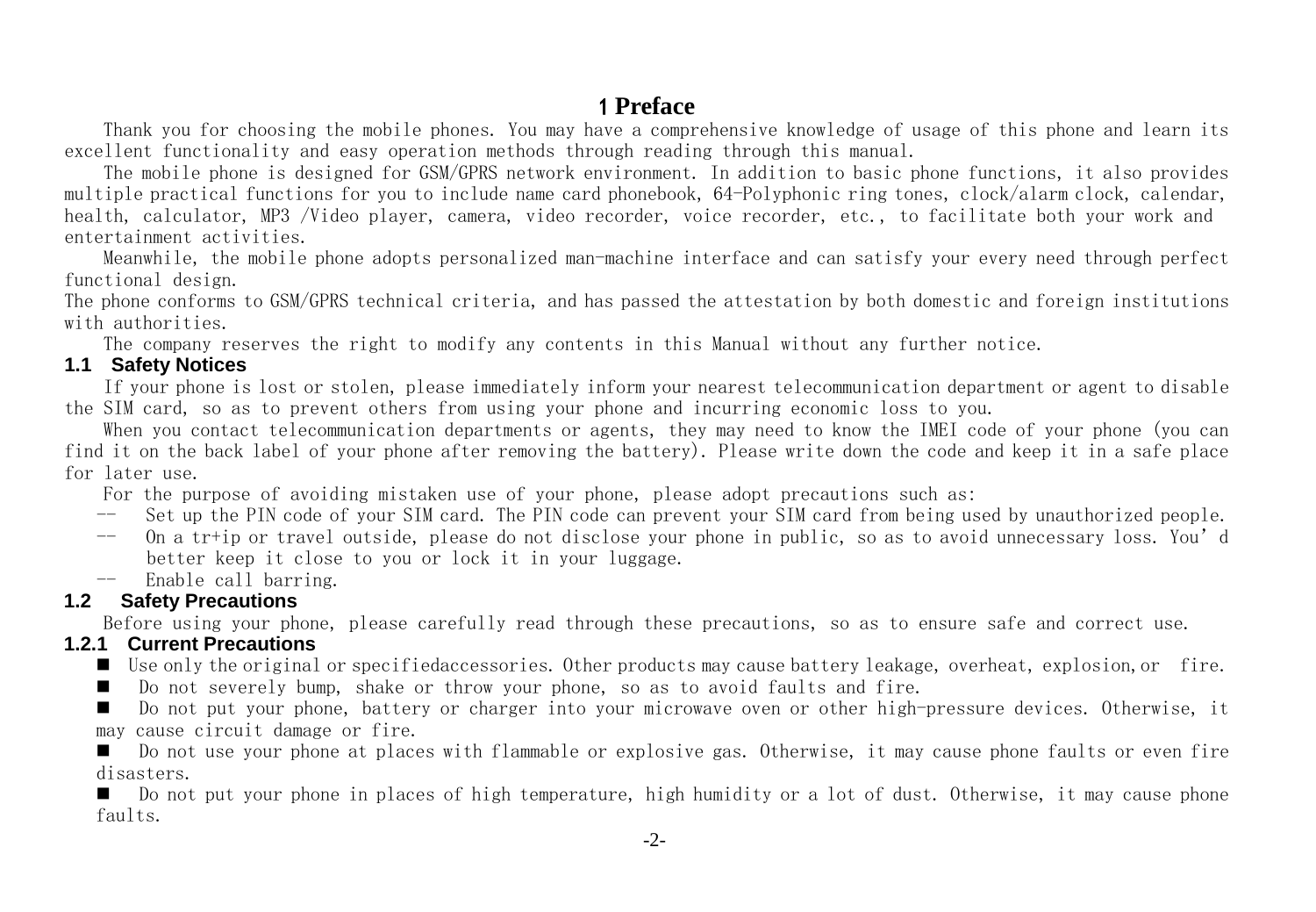Please keep your phone away from kids, so as to prevent them from using it as a toy and incurring body injury.

Do not put your phone on uneven or unstable tables, so as to avoid phone faults or damages incurred by dropping.

## <span id="page-2-0"></span>**1.2.2 Mobile Phone**

- In places where the use of mobile phones is prohibited, such as planes and hospitals, please shut down your phone, which will influence normal work of electronic equipment and medical instruments. Please follow relevant regulations of these places. This phone offers the automatic power-on function. Please check the alarm settings to make sure that your phone will not automatically power on during a flight travel.
- Please do not use your phone near to low-signal or high-precision electronic equipment. Radio signal interference may cause false operation or other problems of such electronic equipment. Special attention is required in case of the following devices: hearing aids, pacemakers and other medical electronic devices, fire detectors, auto doors and other auto control devices. For influence of mobile phones on pacemakers and other medical electronic devices, please consult corresponding manufacturers or local distributors.
- Please do not forcefully knock at the LCD display or use it to knock at any other stuff; otherwise the LCD will be damaged and LCD liquid will leak. If such liquid enters your eye, there will be the danger of blinding. In that case, please use clean water to wash your eyes (do not knead the eyes), and ask for help from the doctor.
- Do not disassemble or modify this phone; otherwise it may cause damage, electric leakage or circuit malfunction of the phone.
- In rare cases, when being used in cars of certain models, your phone may cause adverse influence on in-car electronic devices. In that case, do not use the phone to avoid the loss of security guarantee.
- Do not use sharp articles, such as pin or pen point to press the keypad. Otherwise, it may damage your phone or cause error operation.
- If the antenna is damaged, please stop using the phone to avoid body injury.
- Keep your phone away from magnetic articles such as magnetic cards, since radiation waves emitted by the phone may clear information stored on floppy disks, value-storing cards or credit cards.
- $\blacksquare$  Keep tiny metal articles such as thumb pins away from the speakers of your phone. Since the speakers have magnetism during operation, it will absorb those small metal articles, and thus cause body injury to the user or damage the phone.
- $\blacksquare$  Keep your phone away from water or other liquids, which may cause short-circuit, electric leakage or other malfunctions of your phone.

### <span id="page-2-1"></span>**1.2.3 Battery**

- Do not throw the battery into fire; otherwise it may cause fire or explosion.
- In packing the battery, do not impose excessive force; otherwise it may cause leakage, overheat, explosion or fire of the battery.
- Do not use electric wire or pins to cause short circuit of the battery; do not put the battery together with metal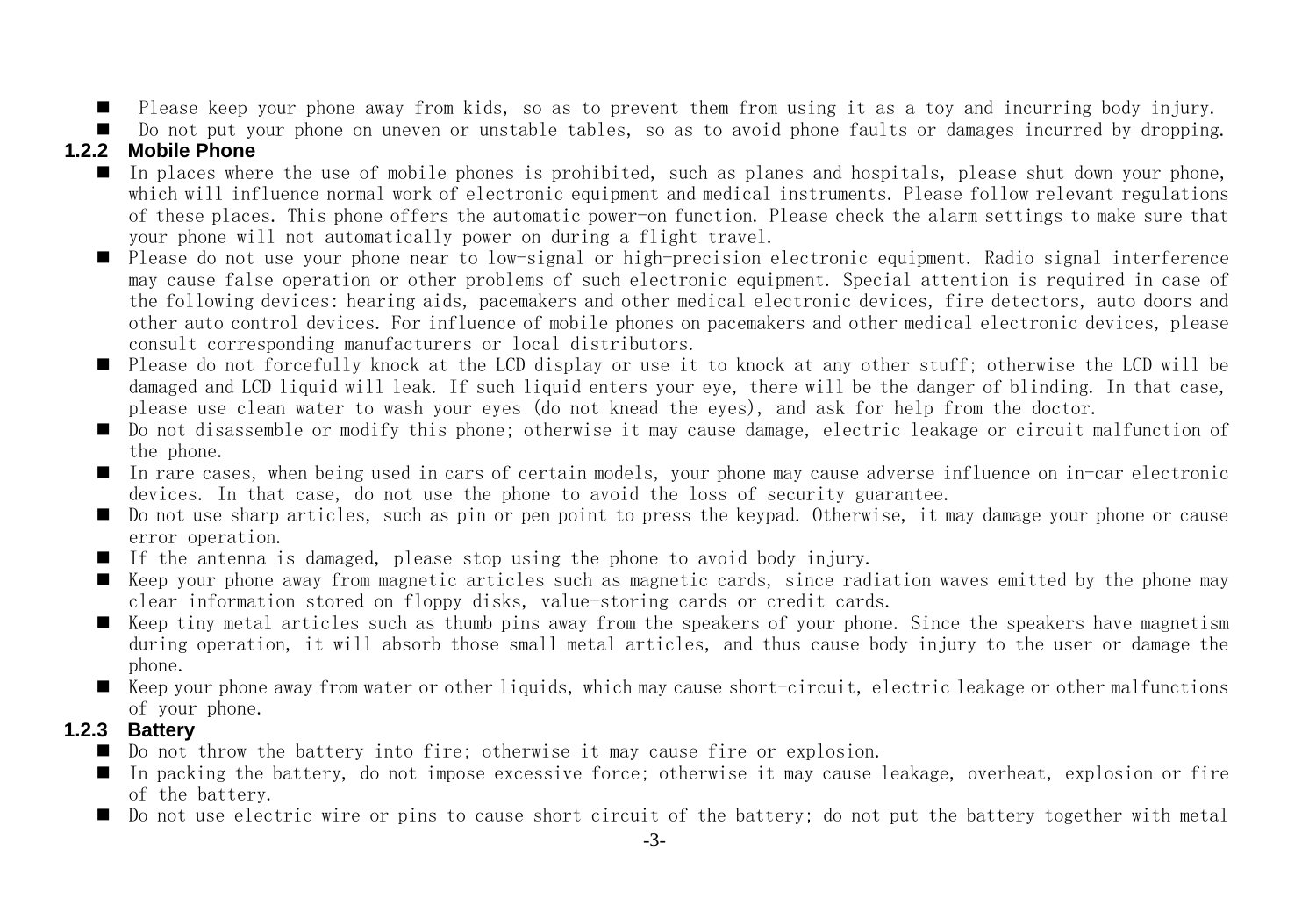stuff including necklaces; otherwise it will cause leakage, overheat, explosion or fire of the battery.

- Do not solder the contacts of the battery; otherwise it will cause leakage, overheat, explosion or fire the battery.
- If liquid within the battery enters the eye, there will be danger of blinding. In that case, do not knead your eyes with your hand; use clean water to wash your eyes and then ask for help from the doctor.
- Do not disassemble or modify the battery; otherwise it may cause leakage, overheat, explosion or fire of the battery.
- Do not use or place the battery near to high-temperature places such as fire or heaters; otherwise it may cause leakage, overheat, explosion or fire of the battery.
- If the battery encounters abnormal temperature rise, color change or distortion during the curse of use, recharging or storage, please terminate the use and replace it with a new one.
- $\blacksquare$  If leaked liquid from the battery touches your skin or clothes, it may cause skin burn. In that case, please immediately use clean water to wash and ask for help from the doctor if necessary.
- If the battery leaks or emits unusual odor, please immediately keep it away from flamed fire to avoid fire or explosion.
- Please avoid the battery being affected with damp; otherwise it may cause overheat, smoking or erosion of the battery.
- Please do not use or place the battery in high-temperature environment such as direct sunlight; otherwise it may cause leakage or overheat of the battery, and may decrease its performance and shorten its lifespan.
- Do not recharge the battery for over successively 24 hours.

#### <span id="page-3-0"></span>**1.2.4 Charger**

- Please use a 220V AC power supply. Other voltages will cause electric leakage, fire or damage to your phone and charger.
- It is strictly forbidden to cause short circuit of the charger; otherwise it will cause electricity shock, smoking or damage of the charger.
- Do not use the charger in case its power cable is damaged; otherwise it will cause fire and electricity shock.
- Please clean dust on power sockets as soon as possible.
- Please do not put containers with water beside the charger, so as to avoid short circuit, electric leakage or other malfunctions incurred by spilled water.
- If the charger touches water or other liquids, cut off the power supply immediately to avoid short circuit, fire, electricity shock and malfunctions of the charger.
- Please do not disassemble or modify the charger; otherwise it will cause body injury, electricity shock, fire or damage of the charger.
- Please do not use the charger in high-humidity places such as bathrooms; otherwise it may cause electricity shock, fire or damage of the charger.
- Do not use your wet hand to touch the charger, wire or power socket; otherwise it will cause electricity shock.
- Do not put heavy stuff on power cable or modify them; otherwise it will cause electricity shock or fire.
- Before cleaning or maintenance, please remove the plug of the charger from the power socket.
- When removing the plug, please grasp the charger. Pulling the power cable may damage the cable and incur electricity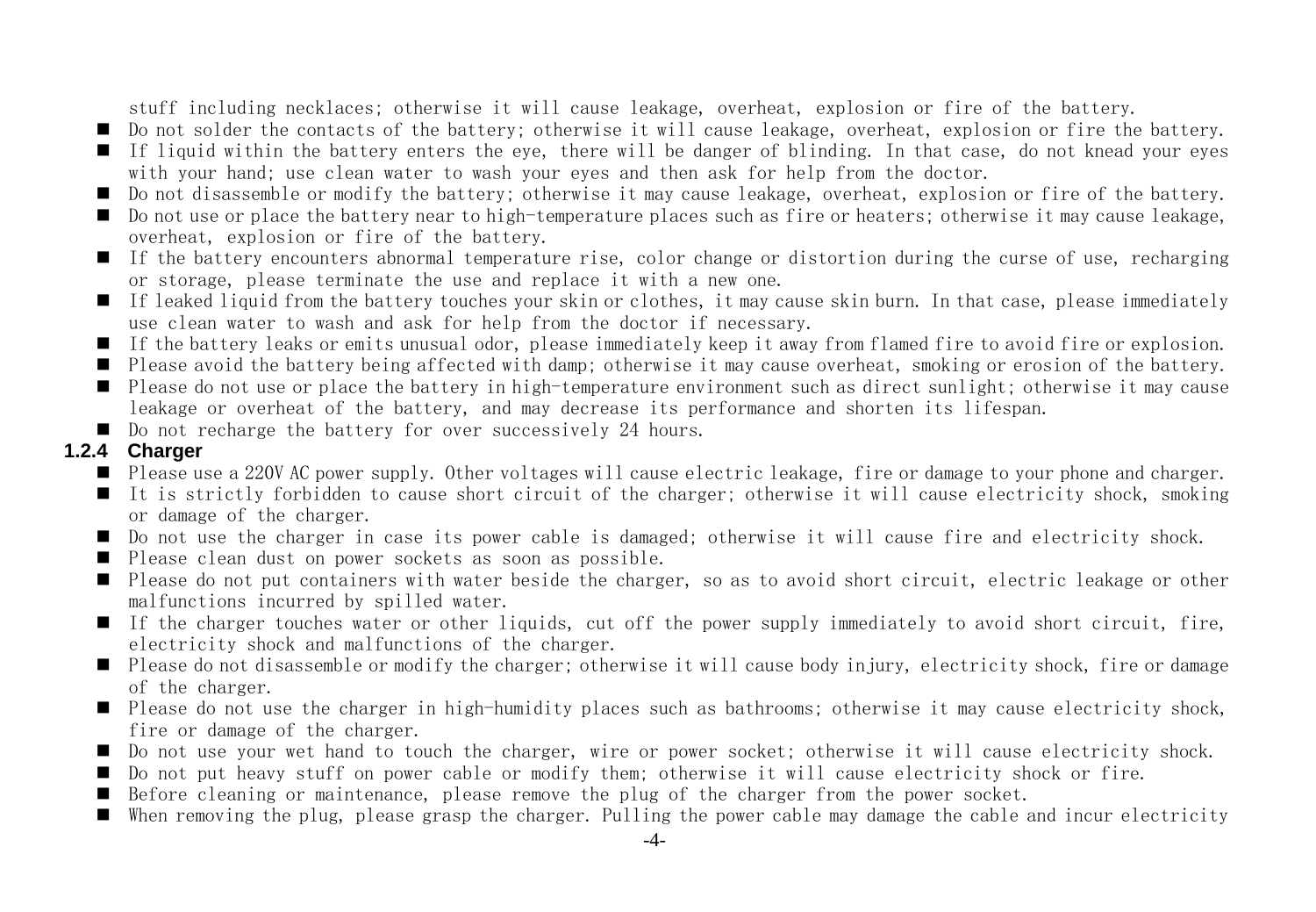shock or fire.

#### <span id="page-4-0"></span>**1.2.5 Cleaning& Maintenance**

- Do not use your phone, battery and charger in places with high humidity such as bathrooms, and also keep them away from raindrops.
- Please use soft, dry cloth to clean your phone, battery and charger.
- Do not use chemical reagents such as alcohol, thinner or benzene to clean your phone.
- Dusty power socket may cause bad contract and power failure, so as to incur recharging failure. Please clean the power socket regularly.

## **1.2.6 Generic Precautions**

### **Mobile Phone**:

- Please use your phone under the circumstances as follows: temperature: -10℃ ~50℃ and humidity: 35%~85%.
- Please do not use your phone near fixed phones, TV sets, radio sets and office automation equipment, so as to avoid influence on effect of such devices as well as your phone.

## **Battery**:

- Please keep the battery in cold places with good ventilation and without direct sunlight.
- $\blacksquare$  Lifespan of the battery is limited, and its use time will be shortened after frequent charging. When the battery fails to function after multiple times of charging, it may come to the end of its life, when please replace it with a new one of the same model.
- Do not litter used batteries with ordinary garbage. Where there are explicit regulations on the disposal of used batteries please follow the instructions of such regulations.

## **Charger**:

Do not charge your battery under the following circumstances; places with direct sunlight; external temperature under -10℃ or over 50℃; places with heavy humidity, dust or vibration (potential fault causes); near to electric appliances such as TV sets and radio sets (adverse impact on video/audio effect).

# 2 YOUR PHONE

# <span id="page-4-1"></span>**2.1 Keypad Description**

## $\bullet$  Dial key

Used for starting the calling (when the number has been input or phone locates at the state of phone book), or used for answering the incoming phone. At the state of standby, if this key is pressed, the dialed number record will be displayed.

# ◆ Red key

Short press to hang up a call or canel an operation,in other condition,press this key return to the standby model,long press to power on/of the phone.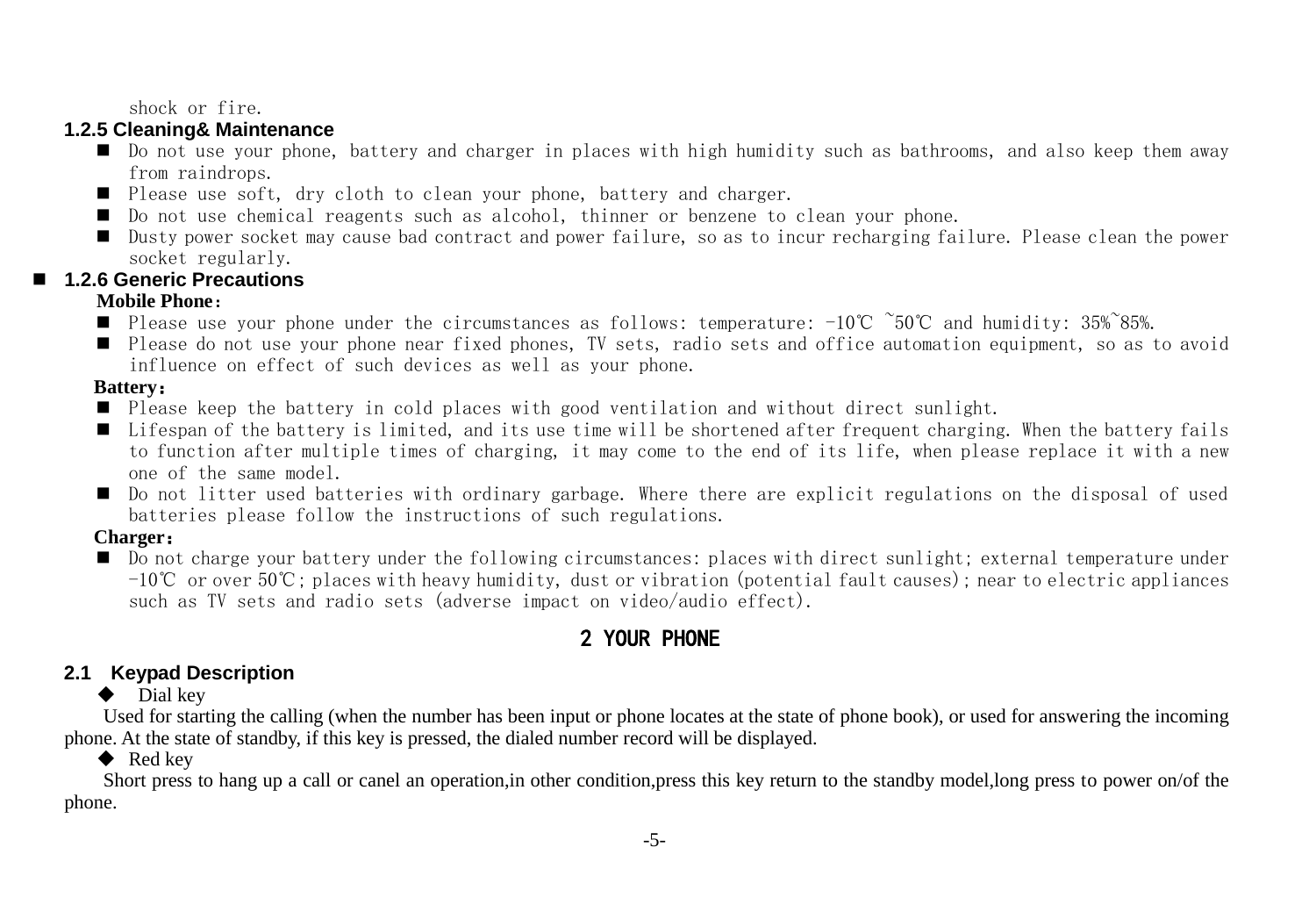```
◆ Left/Right soft key
This key carry out the function specified at the bottom Left/Right of the screen.
◆ Numeric keys
Press to enter nubers or characters.2-9 can be set as speed dial keys.
\bullet * key
Press the " * " key to swith to punctuation input in new message screen:
in the standby mode, long press " *"; to input *, "+", "P", or W'.
\bullet # key
Short press the \# key: to enter dial screen mode whilst input \#:
Long press the # key: to exchange silence/general mode.
Alert: In this manual, "press the key" means press it very shortly,
"long press the key" means press it for at least 2 seconds.
◆ The ABC key
```

```
2.2 Specification
```

| <b>Battery Voltage:</b>   | 3.7V          |
|---------------------------|---------------|
| Charging Limited Voltage: | 4.2V          |
| Standby Time(Hour):       | 200 up to 300 |
| Talking Time(Hour):       | 4 up to 8.5   |

# 3 Connect with the Network

#### <span id="page-5-1"></span>**3.1 SIM Card**

Before using the phone, please insert a valid SIM card into the phone. The SIM card is your key to enter the digital GSM network.

All information relating to network connection is recorded in chips on the SIM card, together with your phonebook (names and numbers) and SMS stored in the SIM card. You can remove the SIM card from your phone and put it into any other GSM phone to use (it can automatically read your SIM card).

In order to protect information stored in the SIM card, do not touch its metal contacts, and keep it away from places with electric or magnetic fields. Once the SIM card is damaged, you cannot log on the GSM network.

Warning : Before taking out the SIM card, make sure your phone is powered off. It is strictly prohibited to insert or remove the SIM card when your phone is connected to an external power supply; otherwise the SIM card and the phone may be damaged.

Insert & Remove SIM Card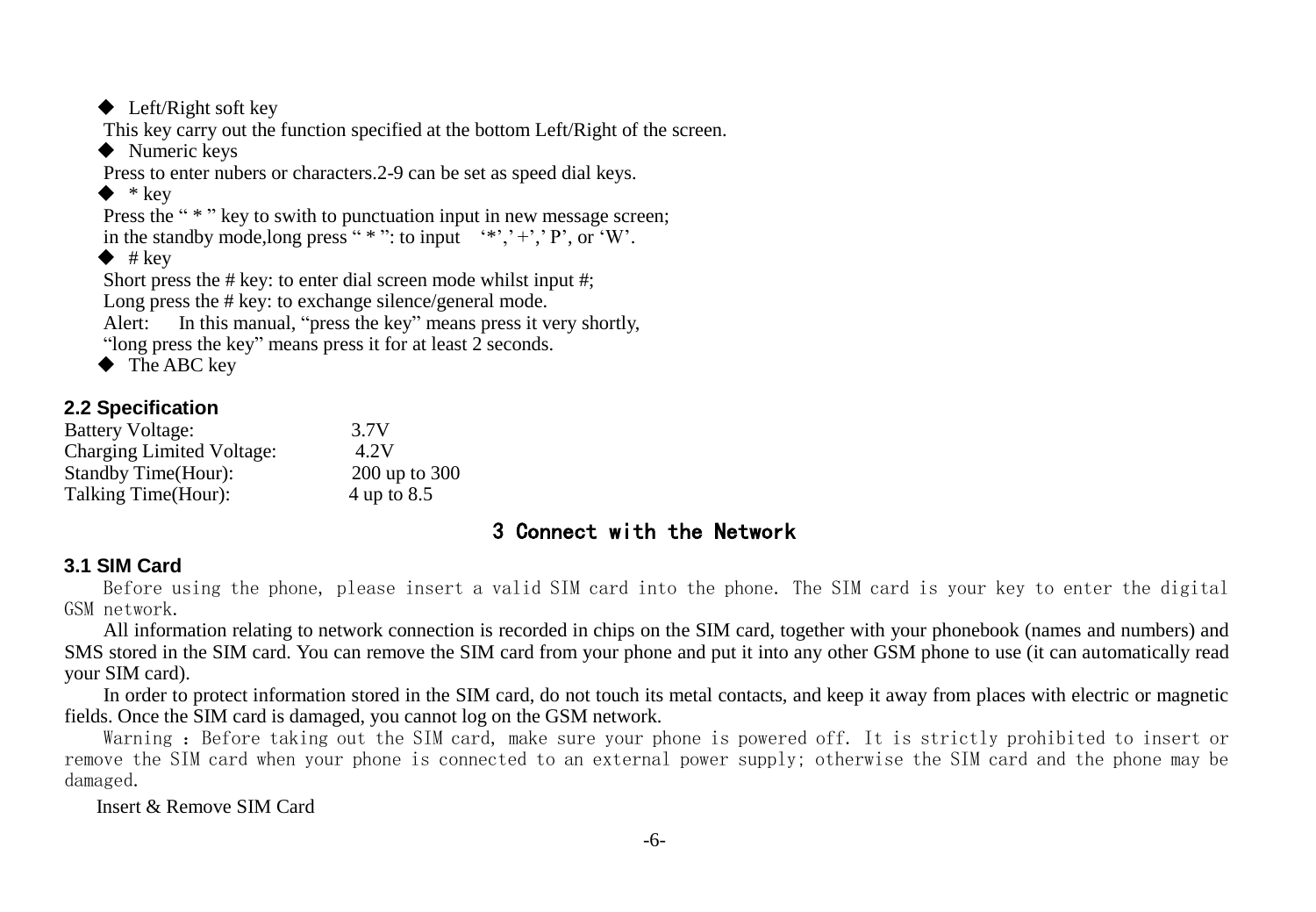The SIM card is usually kept on a card. Before the installation, please take it out carefully.

Power off your phone, and remove any other external power supply.

Insert the SIM card into the SIM card slot as follows.

#### **3.2 Unlock the SIM Card**

For the purpose of preventing unauthorized use, your SIM card adopts PIN1 (personal identification number) code for encryption protection. When this feature is enabled, you must input the PIN1 code each time the phone is powered on, so that you can unlock the SIM card and start using your phone. You can also disable the SIM card password (refer to "Security Setting", when you cannot prevent unauthorized use.

Input the PIN1 code, if any, and use the Right Soft Key to remove wrong input, and press OK to confirm. For example, if the PIN1 is set as 1234, then input as follows: 1234 ,

If you input wrong for three times successively, your SIM card will be locked by the network, when your phone will ask for the PUK1 code. If you do not know the PUK1 code, do not input it by yourself, but resort to your network operator. Please refer to "Security Setting".

Note: your network provider has provided a standard PIN1 code (4~8 digits) for your SIM card. Please modify it as soon as possible. For detailed operation, please refer to "Security Setting".

#### **3.3 Packing and Unpacking the T-Flash Card**

- 1.Power off your mobile phone , remove the battery and other AC power supply.
- 2. Open the card cover , insert the T-flash card into the slot.
- 3.Close the card cover , and slip the cover , to fixed the T-flash card inside of the slot.
- 4.Power off your phone , and remove the battery, and then you can remove the T-flash Card.

In the common condition , we suggest don't unpack / pack the T-flash Card.

#### **3.4 Charge Battery**

Connect the charger (USB charger + USB cable) to a power supply.

Plug the charger plug into the charger jack on the bottom of the phone.(the arrowhead face unturned)

The power volume symbol will flash. When your phone is powered off during the recharging, the screen will still show a recharging image. If your phone has been excessively used when the power volume is insufficient, the recharging symbol will show after a while.

When the power volume symbol denotes full volume, it will stop flashing, which means that the recharging is completed. If the recharging job is performed when your phone is powered off, the screen will still show the image of recharging over. The recharging course will take 3~4 hours generally. During the recharging, your phone and charger will become hot which is the normal case.

After the recharging is over, please disconnect the charger and your phone and the AC power supply.

#### **Warnings**:

During the recharging, please put your phone and charger in places with good ventilation and under environmental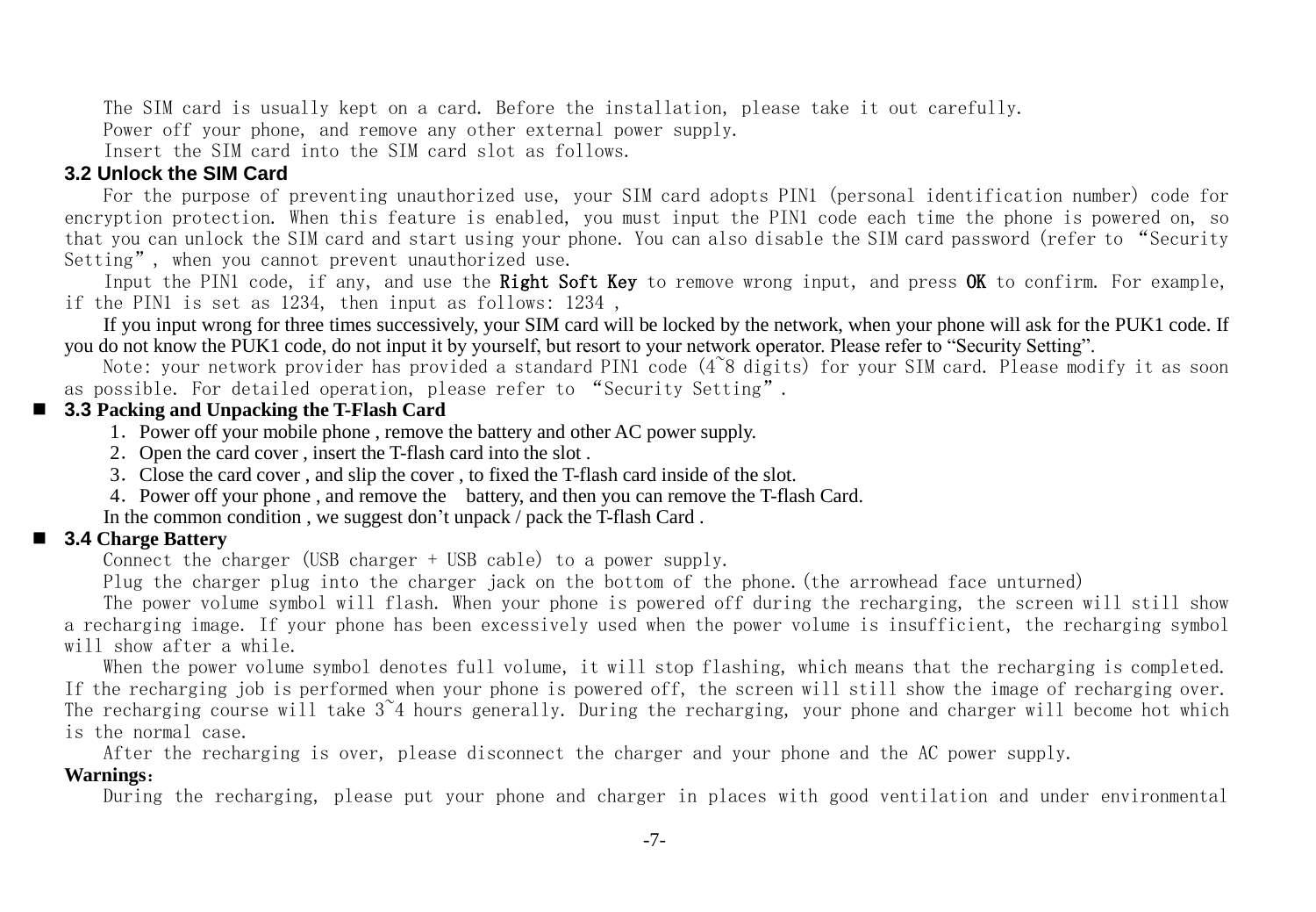temperature of  $+5\degree{\sim}+40\degree{\sim}$ , and please make sure to use the charger offered by us. Unauthorized chargers may cause danger, and also violates warranty clauses provided by the manufacturer.

When your phone powers off automatically or shows "battery is low", please recharge the battery immediately. If the battery is not exhausted before the recharging, the recharging time will be reduced automatically.

The nominal standby time and talk time provided by the manufacturer are based on ideal operating environment. In actual use, the operating time of the battery varies with the network situation, operating environment and use methods.

During the recharging, please make sure that the battery is properly packed. Do not remove the battery during the recharging.

After the recharging is over, please disconnect the charger and your phone and the power supply.

In case you fail to disconnect them, after a relatively long period of time (about 5<sup> $\degree$ 8</sup> hours), when the power volume is exhausted to a certain extent, your phone will start recharging once again. We suggest you not to perform this action, since it will cause certain adverse impact on the both the performance and lifespan of your battery.

#### **3.5** Linking network

After the SIM card is unlocked successfully, the phone will automatically search for applicable networks (the screen will displays "Searching Network"). Once the connection is established, the name of the network provider will be shown in the screen center.

Note: when the screen prompts "Emergency", you are outside the normal network coverage (service range), but you can still send out emergency calls as per the signal level.

## **3.6 Dialing**

When the symbol of your network provider appears on the screen, you can make or answer a call. The signal bar on the left up corner shows the network signal strength .

#### Making a international call

If you want to dial an international number, please long press the \* Key till the screen shows "+" which is the prefix of international numbers, so that you can dial a number from any country without knowing the local prefix of international numbers (e.g. 00 in China).

After inputting the prefix, input the country code and intact phone number. The country code follows common rules: e.g. Germany 49, UK 44, and Sweden 46, etc.

Just like dialing international numbers with a fixed phone, please cancel the "0" at the beginning of the city area code.

For example, if your want to dial the service hotline of Shanghai from a foreign country, please dial: +86 21 114

#### <span id="page-7-0"></span>**+ Country code Intact phone number Dial 3.7Accesories**

Charger / USB cable/ earphone /etc.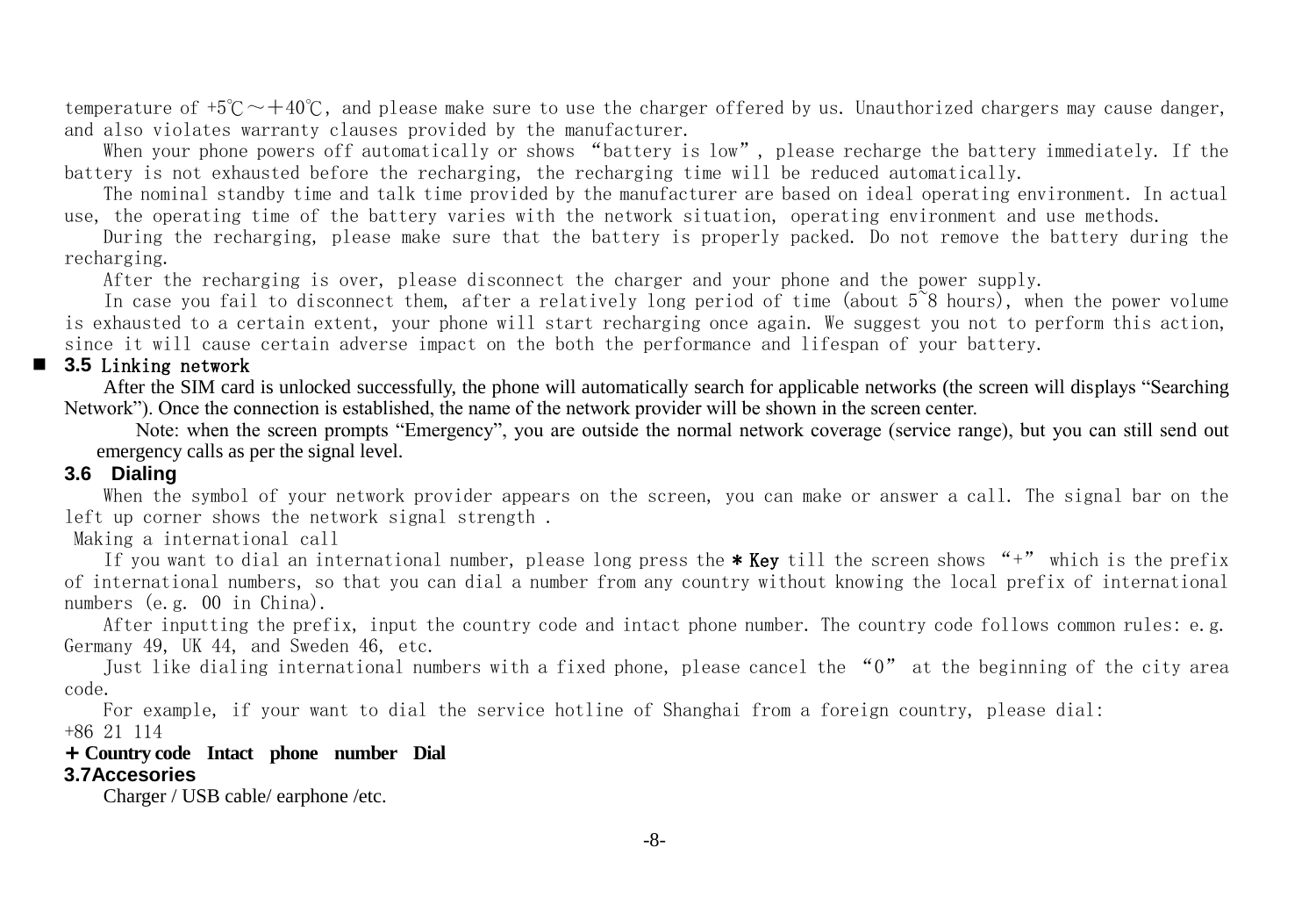# 4 Function Mannual

#### **4.1 Messages**

#### **4.1.1 SMS**

#### **4.1.1.1 Write Message**

You can send the message to others by the SMS network service.

Confirm you have set the SMS center number of the SMS service before draft the message.

Enter submenu to use the touch pen to draft SMS (please refer to character input in 4 chapter ).

- **- Done**: choose the option to complete the input of SMS, and enter the next operation.
- **- Template:** insert the saved template in the SMS.
- **-** Insert object: insert picture , ring tone, animation picture into the SMS
- **-** Character format: define the character format of this message.
- **-** insert number : you can insert the number of your phone list into the SMS.
- **-** insert contact: you can insert the name of your phone list into the SMS.
- **-** Input method: change the input method when you are drafting the message.

Choose done after you finish the message. you can choose "**send**", "**save and send**", "**save**", "**send to many people**" and "**group send**" according to the need by the use of the touch pen or the up and down key.

**-** Send: send this message. You can touch the

numeric icon on the below of the screen or input phone number or choose search to enter phone book for the number you want, then press ok to send it.

- **-** Save and send: the sent message will be saved into the send box .
- **-** Save: save the message into the send box without sending .
- **-** Send to many people: send this message to many persons.
- **-** Group send: send this message to the members of the group.

Remark: each SMS may not support long short message more than 160 English characters in some cities or regions.

# **4.1.1.2 Inbox**

There is a vibration (if the vibration function is opened) or a sound (if the sound function is opened) when you receive a SMS , and the animation picture appears. It will display a new message here on the standby screen, and save the message in the SIM card automatically.

The total number of SMS in SIM card (including the received and the saved in the local place) is determined by SIM capacity. Open the submenu inbox, and press the ok to read the new message.

#### **4.1.1.3 Outbox**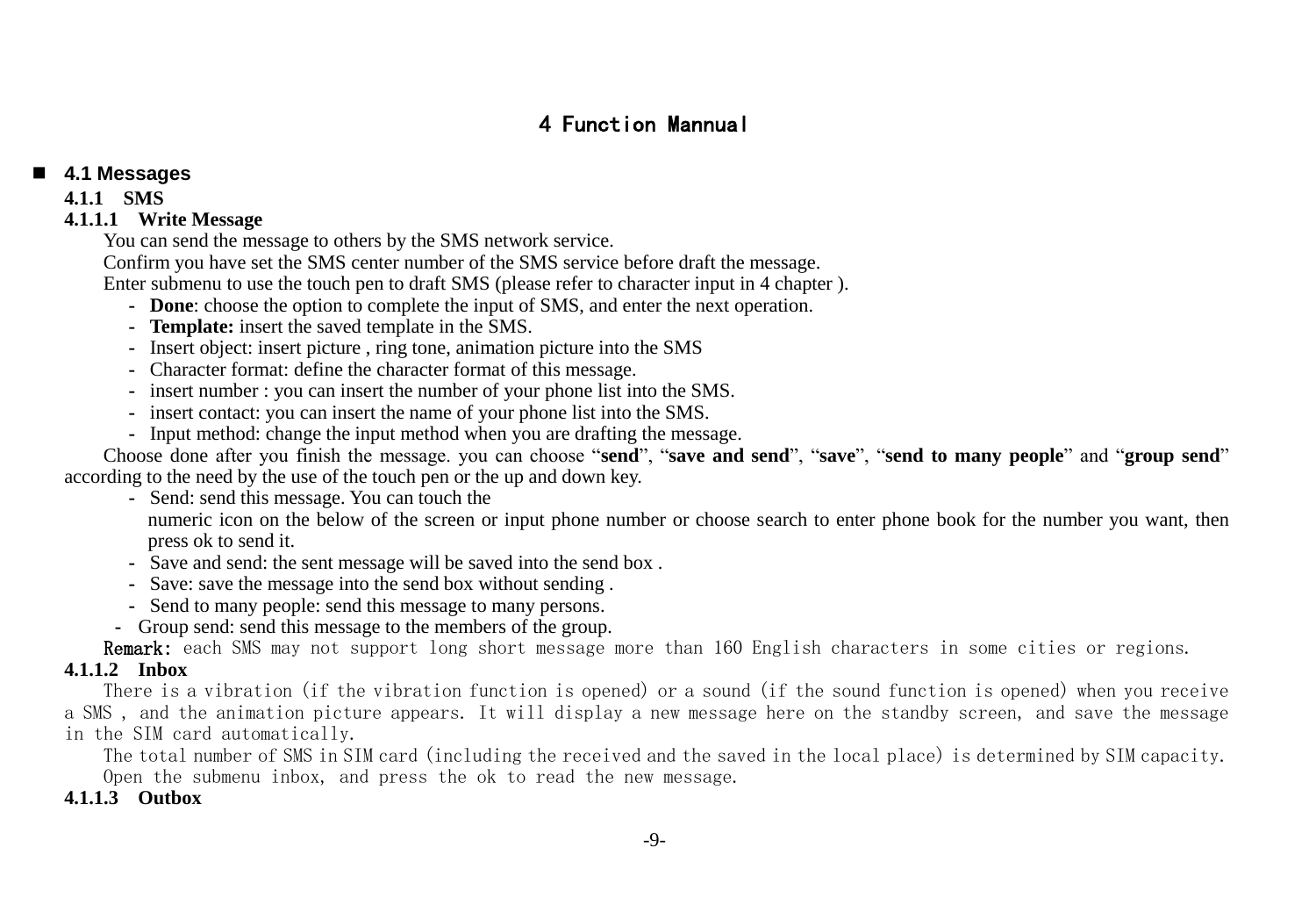The outbox save the messages that was been sent unsuccessfully or save; when you send the message,pls choose save and send, then the message can be saved too.

#### **4.1.1.4 Template**

Template are provided to save you from the trouble of inputting characters one by one. Choose **edit** or **delete** after you finish.

### **4.1.1.5 Message Settings**

profile settings/ common settings/ memory status/ preferred storage

#### **4.1.2MMS**

#### **4.1.2.1** Write message:

draft a new multimedia message .The addressee, copy, confidential copy, substance and content should be filled in.

#### **4.1.2.2 Inbox**

Inbox: read the multimedia message .(it is similar to the SMS inbox )

- Read: read the new MMS
- MMS detail: check the details of this MMS.
- Reply: reply a MMS to the sender.
- Reply to all: reply MMS to the sender and all the receiver.
- Transfer: transfer the MMS to other people.
- Delete: delete this MMS.
- Delete all: delete all the MMS in the inbox.
- Use number: use the number of the MMS sender.

#### **4.1.2.3 Outbox:**

Outbox saves the MMS that was been sent unsuccessfully.(it is similar to the operation in SMS outbox ).

- Read: read the new MMS.
- MMS detail: check the details of this MMS.
- Transfer: transfer the MMS to other people.
- Delete: delete this MMS.
- Delete all: delete all the MMS in the inbox.
- Use number: use the number of the MMS receiver.

#### **4.1.2.4 Draft:**

draft a message before sending out , can save in this place.

- Draft: save MMS if you don"t want to send after redaction.
- Read: read the new MMS.
- MMS detail: check the details of this MMS.
- Send: send this MMS.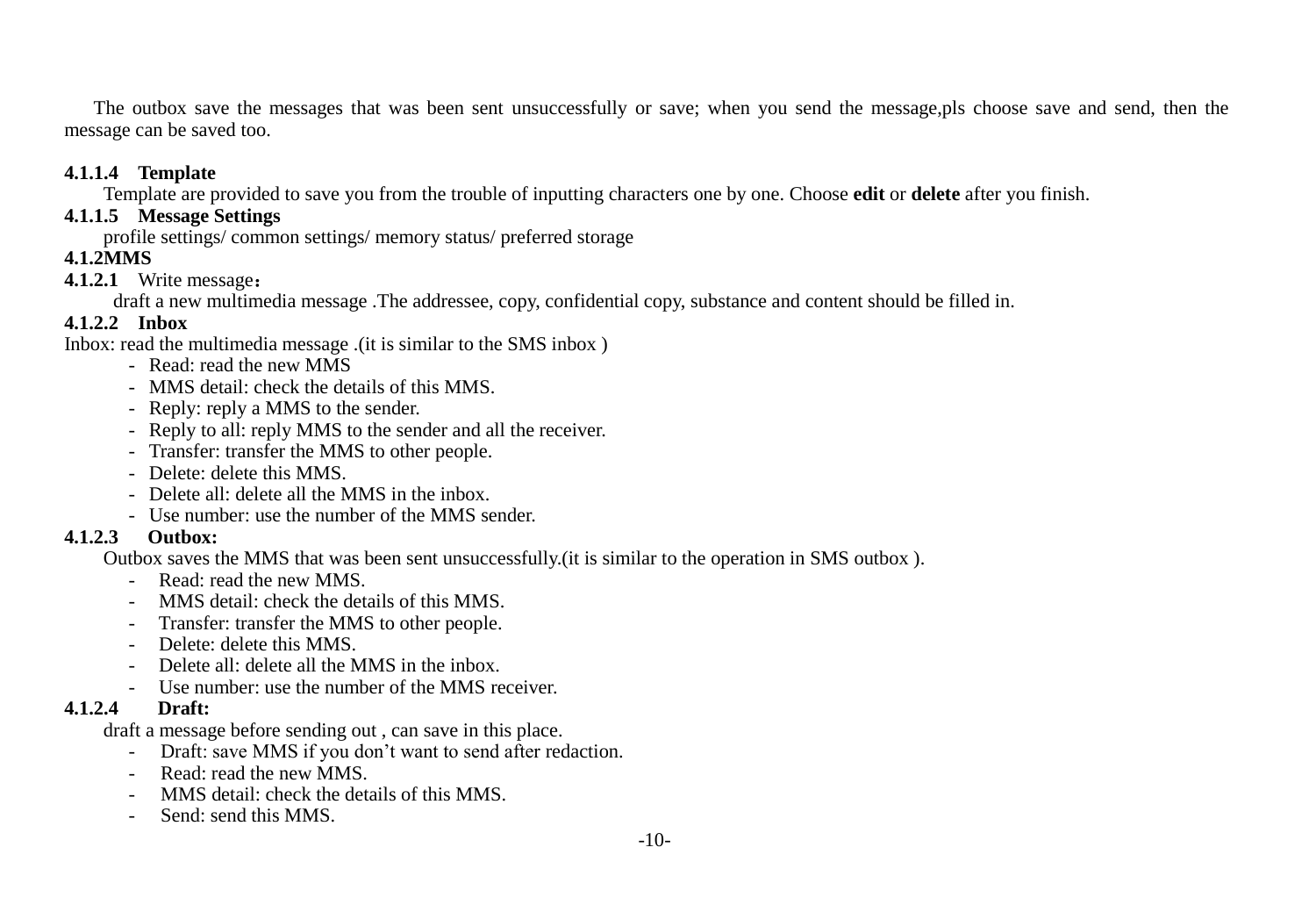- Edit: edit the MMS.
- Delete: delete the MMS.
- Delete all: delete all the MMS in the draft box.

## **4.1.2.5 templates**

## **4.1.2.6 Message Settings**:

Send seting/ receive setting/ filter setting/ network setting/ memory status  $413$  Voice Mail Server

## **4.1.3 Voice Mail Server**

Save the voice message to the network. If you want to listen in the message ,you should dial the voice mailbox number.<br>4.1.4 Broadcast Message

### **4.1.4 Broadcast Message**

Receive mode: press on/off to decide whether to receive broadcast short message.

Read broadcast message: you can read the broadcast message when it appears.

Language: select the language of the broadcast message.

Channel setting: edit the channel setting.

## <span id="page-10-0"></span>**4.2 Contacts**

This mobile phone provides phone book function to save the information of the contact persons such as name ,mobile phone number home telephone, company telephone and etc. you can choose phone book from main menu or touch phone book in the standby mode to open it.

**Remark:** the mobile phone supports 300 telephone numbers in the phone memory.

In the phone book, you can find quick search, name search, add phone number, copy all, delete, incoming call group, other phone number, setting, caller photo, caller ring tone, caller video.

### **4.2.1 Quick search:**

Open it to enter the phone book, there is an input rim, you can input information to choose the phone number you want. The input methods are followings: 1. Indonesia character; 2.English character; 3.number. 4:Chinese character

#### **4.2.2 Search contact**

#### **4.2.3 Add phone number:**

You may choose to add the new number to SIM card or the phone. The two save formats are a little different.

### **4.2.4 Copy all:**

Copy all the records from the phone or the SIM Card, you can select the storage location from the phone to the SIM Card , or from SIM Card to the phone .

### **4.2.5 Delete:**

Open it to delete call history. If selecting from the SIM card, delete all records in the SIM card. If selecting from the phone, delete all records in the phone. If selecting delete one by one, contact person will be deleted one by one.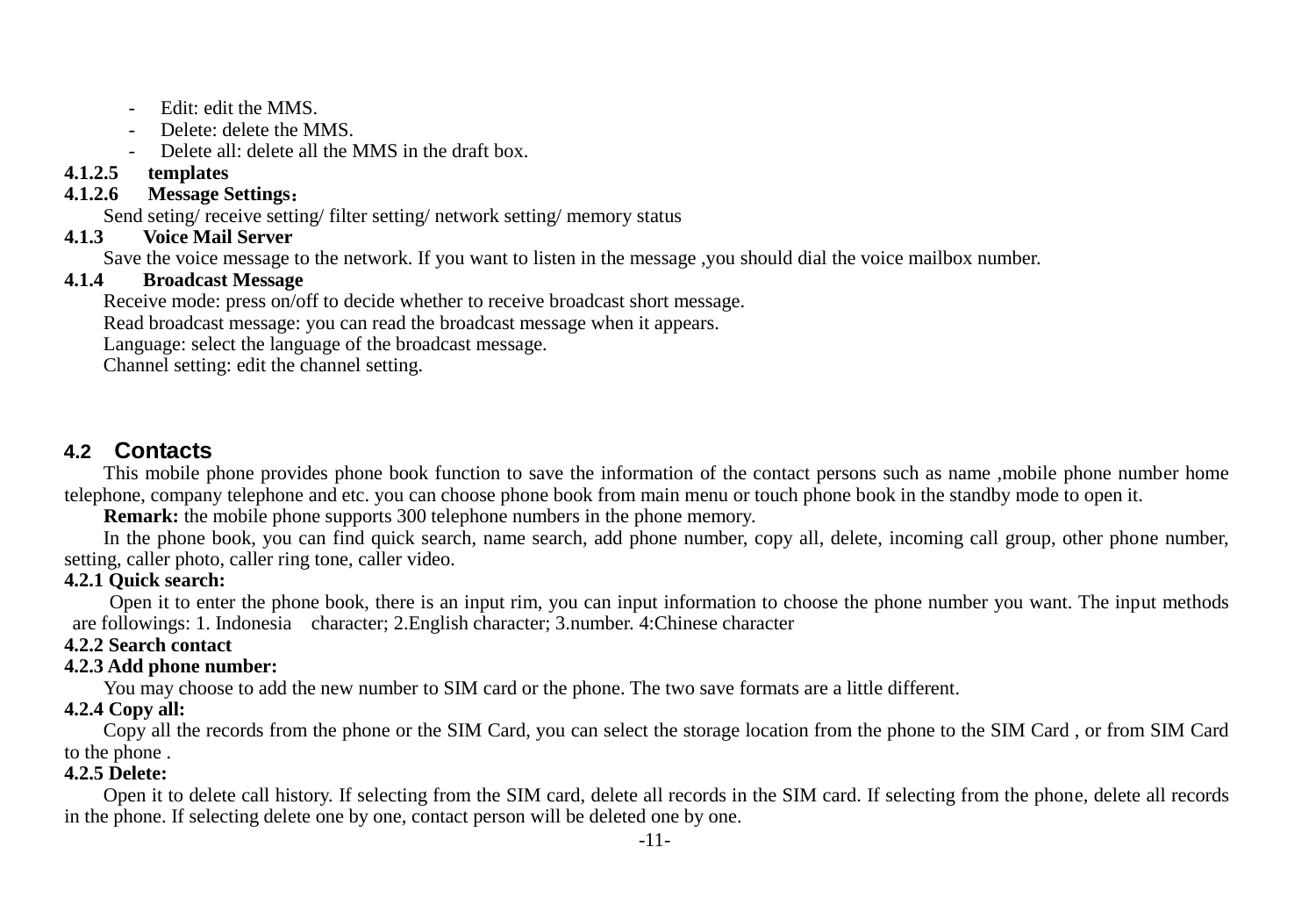#### **4.2.6 Caller group:**

it includes 5 groups, you can set name, incoming call ring tone, caller picture, caller video and the individuation of the group members.

# **4.2.7 My Vcard**

## **4.2.8 Setting:**

the setting function in the phone book.

## <span id="page-11-0"></span>**4.3 Browser**

The phone supports the service of WAP. You can use the service provided by the network service operator. The function can also bring you some news, weather report and flight information.

## **4.4 MEDIA**

## **4.4.1 Audio player:**

Open audio player to enter the Mp3 player;

**Play**: play the song you have chosen.

## **4.4.2Video player**

Enter to the video play

Press the 'option' to enter. You can perform the following operations:

**1,Play**: play the video file whick has been chosen .

### **2,use as**

**3,Rename**:change the video file of the currently file.

**4,Delete**: delete the video file that is currently chosen.

**5,Delete all files**: delete all video files of the video player"s file

**6.Sort.** Arrange the sequence of the files, it can be sorted by name, type, time, size or nothing. 7 storage

## **4.4.3 Sound Recorder**

The phone provides you the video REC function, choose the video recorder to enter ,and press **the red button** to start records.

Press RightorLeft key of Directional keys or button to adjust the brightness.

Press Up or Down key of Directional keys or button to adjust the foci.

### Press option to enter:

Camcorder Setting: choose this menu to enter video recorder setting,such as white balance,EV, night mode,banding. Effect setting: choose a special effect for the video.

### **4.4.4 Image Viewer**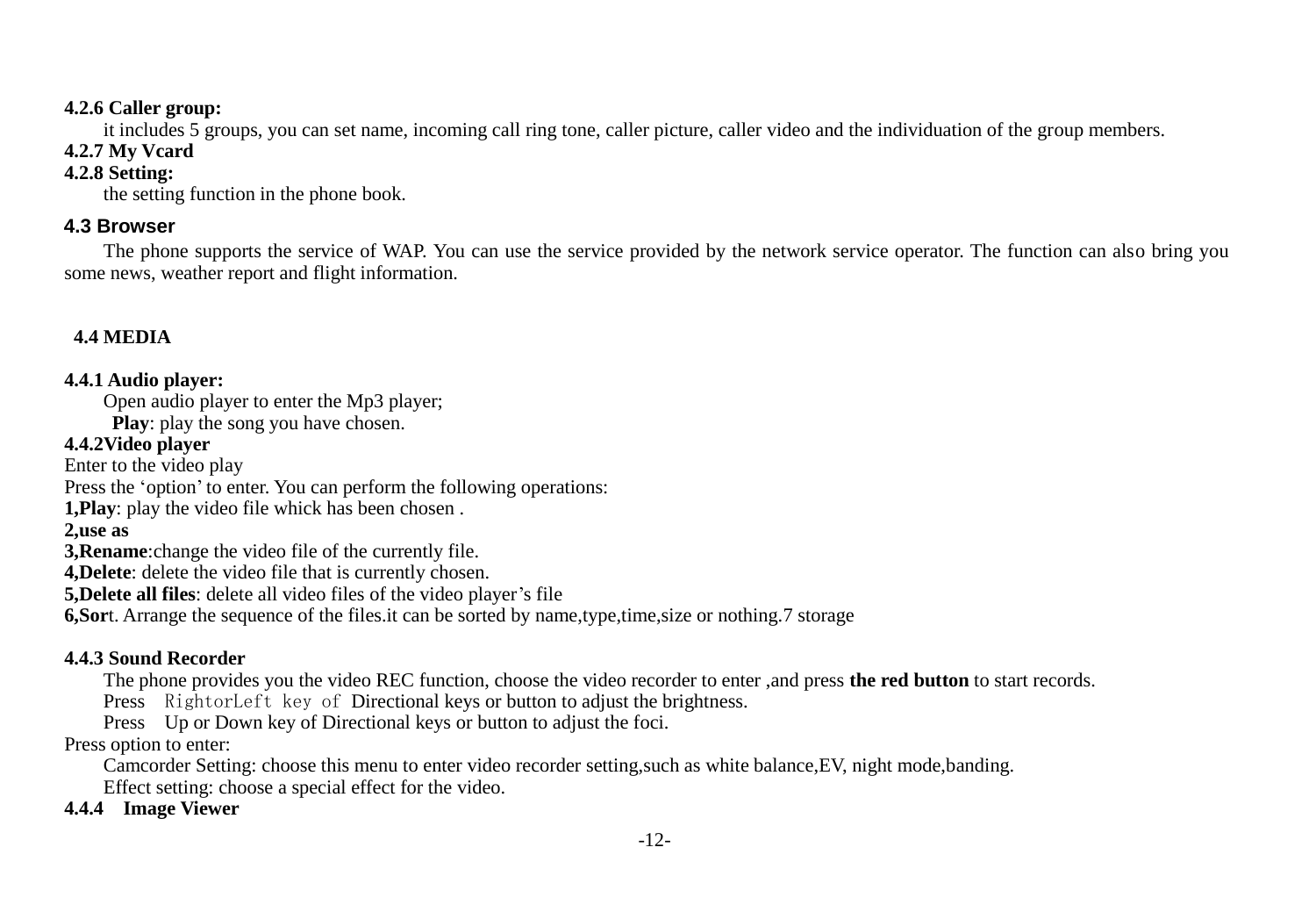Go to album

#### **4.5 Camera**

There is a camera function in the phone ,choose the camera menu to open it.or press camera"s key of side for long time to open camera.Press the icon in the middle downside of the screen,the size, quality,mode, continuous shooting setting, delay shooting, increase brightness and special effect setting could be set by the relevant icon on the screen. Also can choose option to set the other relevant function. Press option to enter:

**Photos:** Open the photo album

**Camera settings:** set the relevant parameter when take pictures, such as shutter sound, EV, Banding, Delay Timer, Cont shot .

**Image Settings:** Image Size (in support of 80\*60/160\*120/320\*240/640\*480 pixels) and Image Quality settings(in support of High,Low,Normal).

**White balancing**:white balancing setting, such as auto, daylight, tungsten, fluorescent, could, incandescence.

**Scene Mode** :choose automatic mode or night mode.

**Effect Settings:** choose a special effect for the picture such as Normal ,Grayscale,Sepia, Sepia green and Color Invert mode.

**Storge** phone/T-Flash

**Restore Default:** restore the camera settings to the default.

#### **4.5. File manager**

Save information of the user. Enter the option: **Open:** display the content of the file. **Create folder**: create a new folder in this file. **Formatting**: format this file.

## <span id="page-12-0"></span>**4.6 User Profile**

User can choose different modes and can also define the modes by himself. It provides six modes as following: general mode, meeting mode, outdoor mode, indoor mode, headset mode and blue teeth mode.

### **General**

You can choose open or define it by yourself.

### Open: enter general mode.

Define by yourself: define the mode by yourself, the operation you can perform includes: ring tone, volume, ringing manner, ring style, remind sound, answering mode.

## **Meeting**

The operation is similar to the general mode. **Outdoor**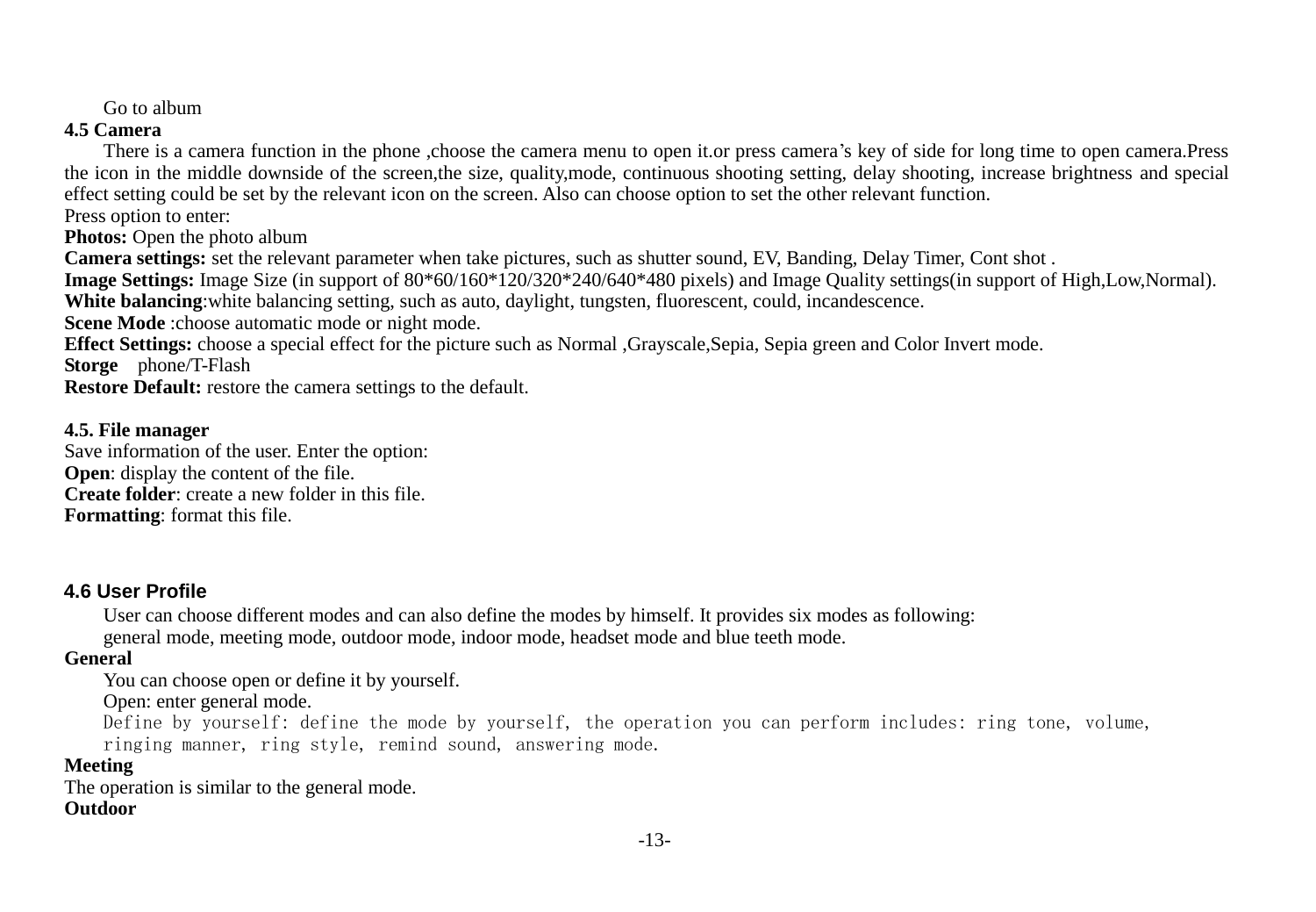The operation is similar to the general mode.

#### **Indoor**

The operation is similar to the general mode.

## **Headset**

Open the mode automatically when you insert the headset. The personal setting operation is similar to the general mode.

## **Bluetooth**

Open the mode when you connect with the blue teeth.

## **4.7 FM Radio**

Receive the FM radio.

# <span id="page-13-0"></span>**4.8 Setup**

## **Alarm**

You can set 5 alarm clocks in the phone. Choose one alarm clock to set or **edit**.

## **World Clock**

Choose the world clock in the touch screen. Press option to decide to open or close the other city.

## **shortcuts**

You can choose the item in the list, then you can edit it.

## **E-BOOK reader**

## **4.9 JAVA**

 **Java setting**

# <span id="page-13-1"></span>**4.10 CALL center**

# <span id="page-13-2"></span>**4.11 Call History**

SIM 1 **Missed calls:** press ok to check the missed calls.

**SIM 1 Dialed calls:** press ok to check dialed calls.

**SIM 1 Received calls:** press ok to check received calls.

In the mode of missed calls, dialed calls and received calls, press **ok** to check the particular information of this record (including date, call time ,phone number, times)

In the screen of particular information , press options to perform the following operation:

**Delete:** delete the record.

**Save:** save the phone number into SIM card or the phone.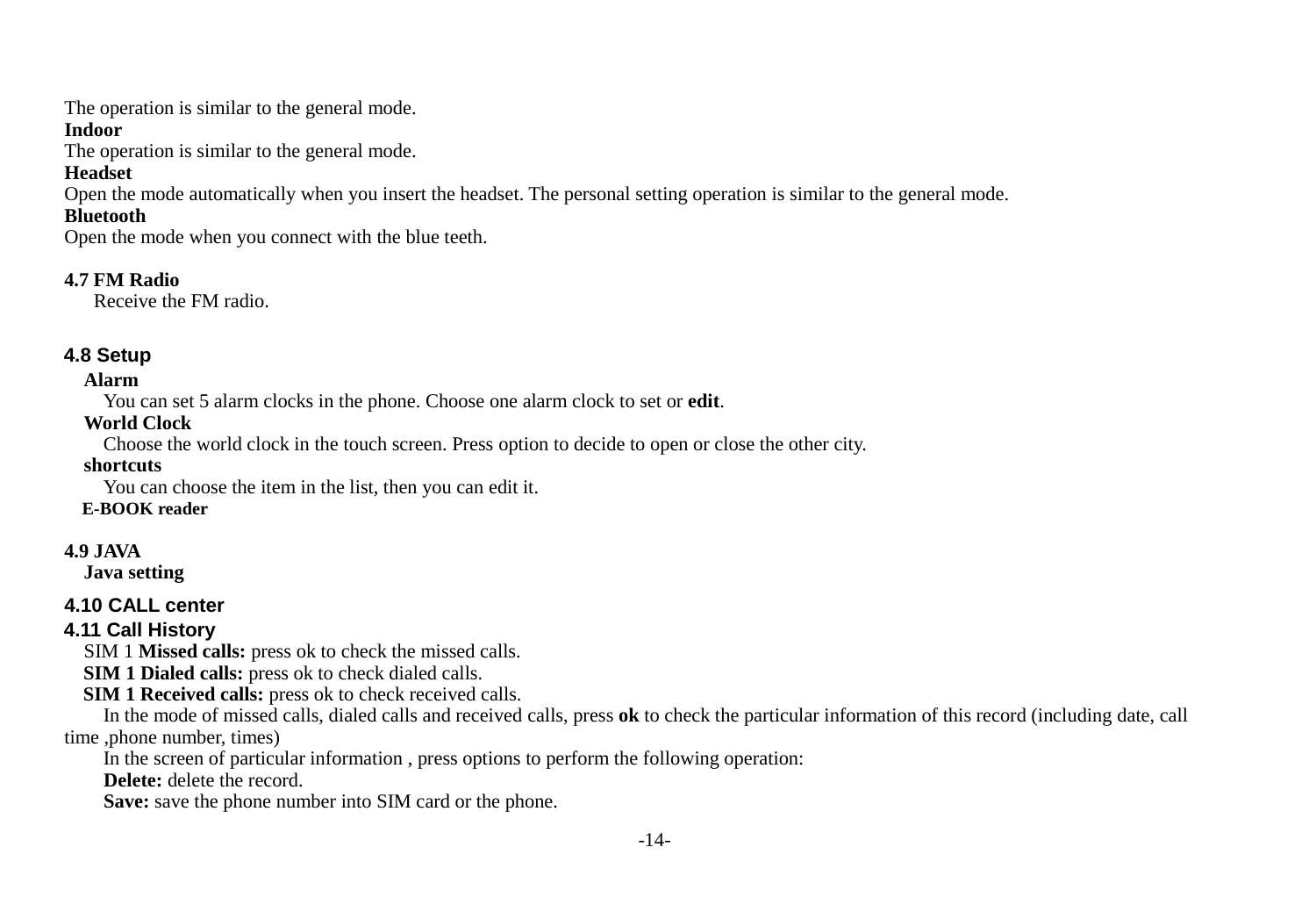**Dial:** call this number.

**Edit:** edit the number and save it to the phonebook.

**Send SMS**: send message .

## **Delete SIM 1 Call Log**

In the delete call log , it includes: missed calls, dialed calls, received calls and delete all.

One record could be deleted ,and users can choose delete all the records in the call log.

#### **SIM1 Call Time**

In the call time, it includes: the previous call time, the total dialed time , the total received time, return to default.

The previous call time: check the previous call time.

The total dialed time: check the total dialed time.

The total received time: check the received time.

Reset the time counter to zero: empty the data and reset the call time.

#### **SIM 1 Call Cost**

#### **SIM 1 SMS Counter**

Sent : the quantity of the sent short message.

**Received:** the quantity of the received short message.

You can choose left soft key to empty the two options.

## **SIM 1 GPRS Counter**

**Last transmission**: register the last transmission bytes.

**Last receiving:** register the last receiving bytes.

**Total transmission:** register the total transmission bytes.

**Total receiving:** register the total receiving bytes.

**Reset the counter to zero:** start to new counts

The Sim1 can referrence for SIM2.

# <span id="page-14-0"></span>**4.12 setup**

### **4.12.1 Phone setup**

**Time and date** : set time and date. **City setting**: choose a city for the time setting. **Time format:** set the time show format ,12 hours or the 24 hours. **Language:** Used to set up the display language on the screen . **Display settings:** 

- **Wallpaper:** choose wallpaper for the standby screen.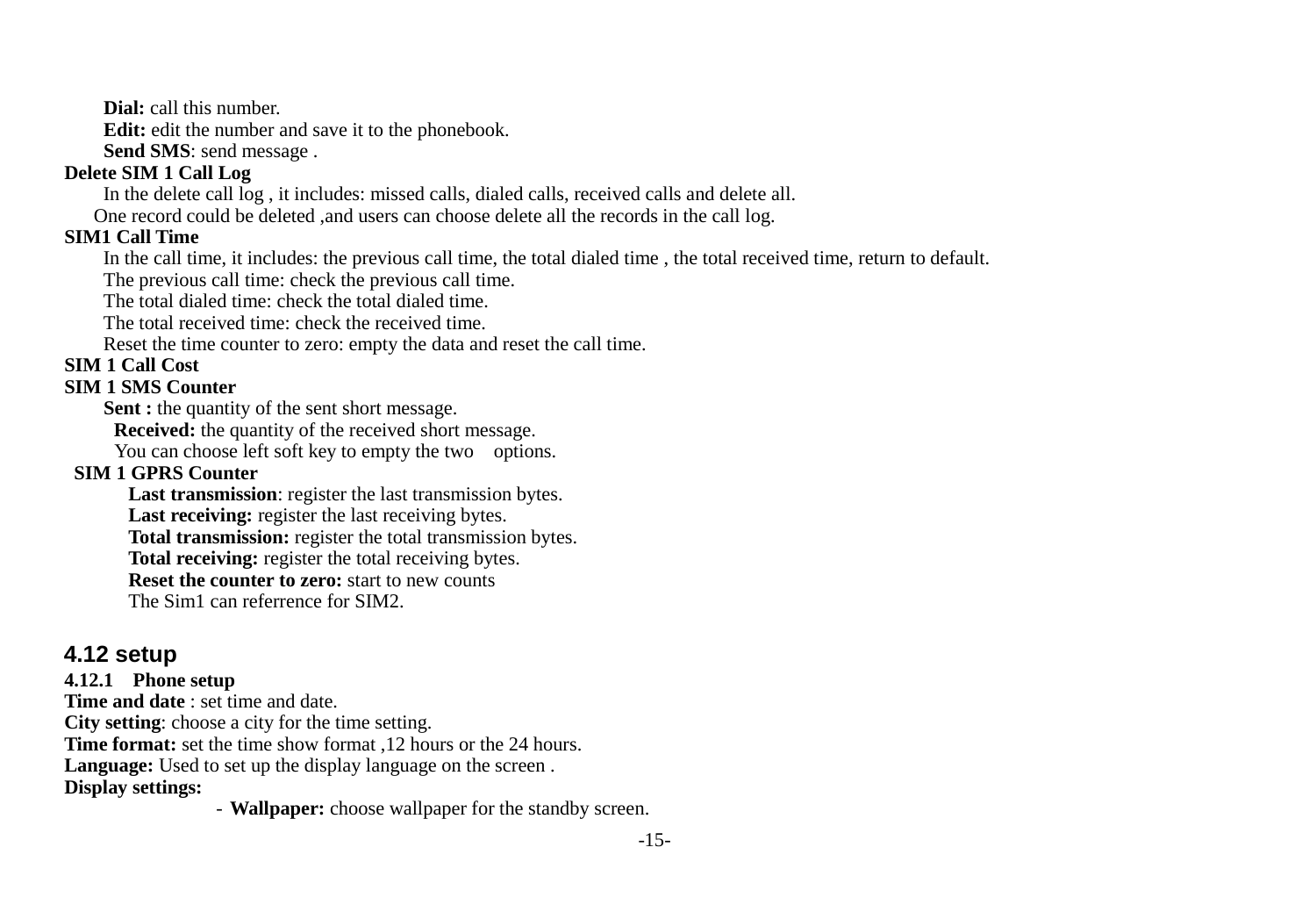- **Screensaver:** choose the photo for the screensaver and set the waiting time.
- **Power on display:** choose the animation photo when it is powered on.
- **Power off display :** choose the animation photo when it is powered off.
- **Show the date and time:** decide to open or close the time show in the standby status.

**Greeting text:** choose the time style in the standby status and greeting text

**Auto update of date and time:** Open or close the time auto update function.

Backlight time: you can choose the backlight time.

### **4.13 manage connections**

#### **4.13.1**

#### **Bluetooth**

The phone provides Buletooth function. When you open the BT transmission, than you can exchange the data with other BT set (such as PC set). Choose it to enter Bluetooth, you can perform the following operations:

- 1,Power:set "on" to open the Bluetooth transmission function.
- 2,Inquiry Audio Device: search the new BT device, than input cipher(cipher is "0000").if connect successfully, the device name display in the list.
- 3, remove control
- 4,My Device: it show BT device before has been used
- 5,Active Device: show BT device that is connecting

6,Setting: set the BT device

- 7,About:show a service list about the BT device
- name ,address ,supported service and so on.

## **4.13.2 Dual SIM setting**

- ◆ Dual sim open
- ◆ Only sim1 open
- ◆ Only sim2 open
- ◆ Flight mode

## **4.13.3 call setting**

## **Call Setup**

 $\Diamond$  Caller ID: Whether to allow your phone number to be displayed on your called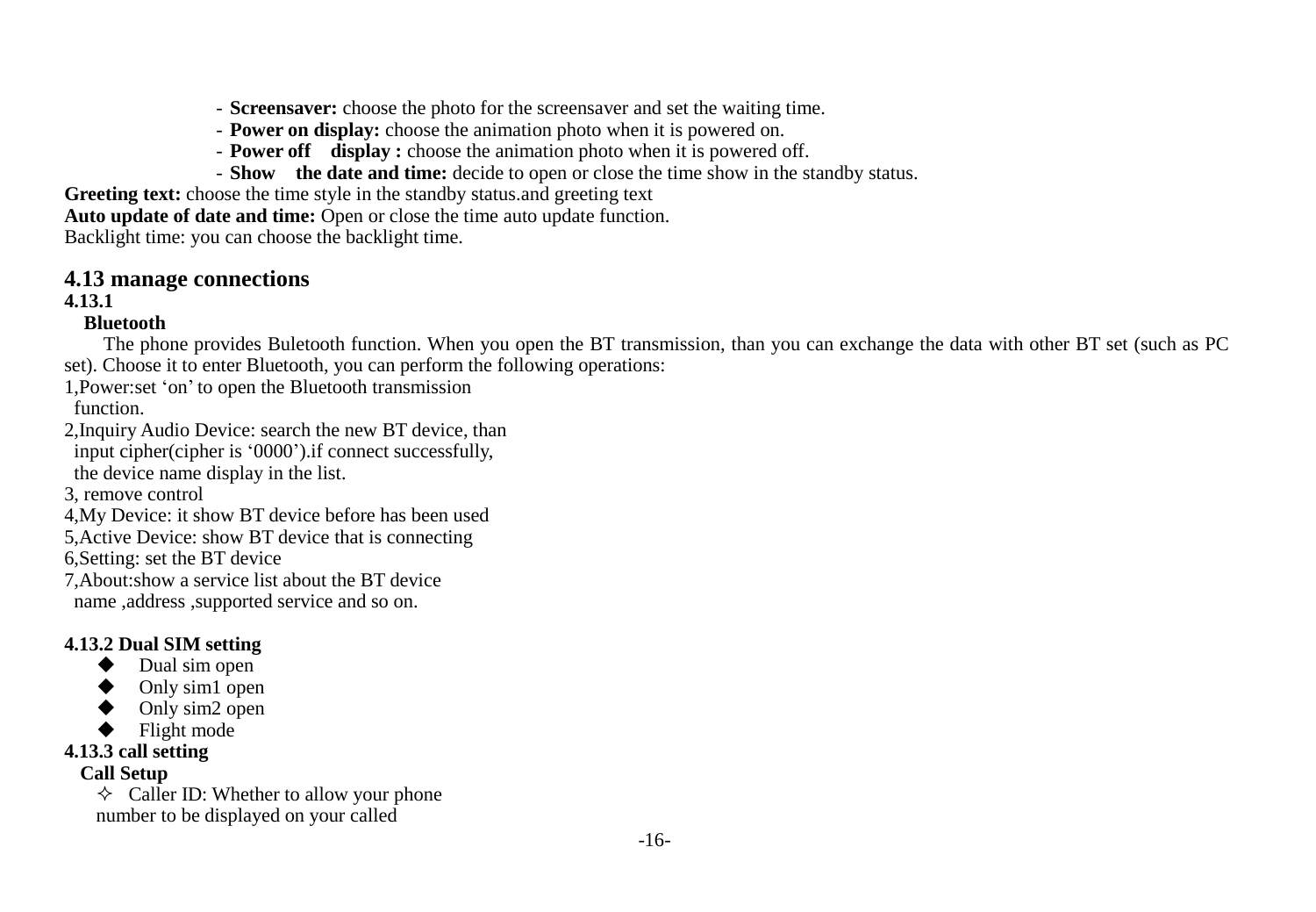phone.can choose hide ID or send ID.

 $\leftrightarrow$  Call waiting: Includes three option settings:

Open, Close, and Query.

 $\Diamond$  Call divert: Upon request, make call divert

in different conditions.

- Divert all voice calls: make call divert in any conditions.
- $\triangleright$  Divert if unreachable: Divert the call in case your phone cannot be accessed.
- $\triangleright$  Divert if no answer: Divert the call in case there is no answer.
- $\triangleright$  Divert if busyt: Divert the call when you are in calls or using One-touch key divert function.
- $\triangleright$  Divert all data calls: make all data calls diverted.
- $\triangleright$  Cancel all divert: Close the divert function for all incoming calls.

## $\diamond$  Calls barring:

Includes barring all outgoing callings and international calls. Only allow incoming home calls. To cancel all restrictions and change barring code, first enter the password. When manipulating those options, the appropriate services are required from the network operator.

- $\diamond$  I ine swiching: Switch between line 1 and line 2.
- $\Leftrightarrow$  Close user group

## **Auto redial**

**Speed dial** Open or close the speed dialing function. If you want to call the number, press the numeric key for a long time.

# **IP dial**

### **More**

### **4.13.4 Network Setup**

Network selection:

**Automatism:** search for the network automatically.

Select by hand: search for the network and register by hand.

**Priority network**: select the network you like.

### **4.14 Security**

## **SIM1 Security setup**

#### **SIM lock:**

You can set up security options under this menu for your phone, to keep it or the SIM card from unauthorized use.

PIN code

The PIN code can keep the SIM card from unauthorized use.

If the PIN code is closed, open to restart PIN protection. It will ask for your PIN code when you restart the phone next time. If the PIN code is started, close to close PIN protection, change to reset the new PIN code. Please input the last PIN code, new PIN code, repeated new PIN code one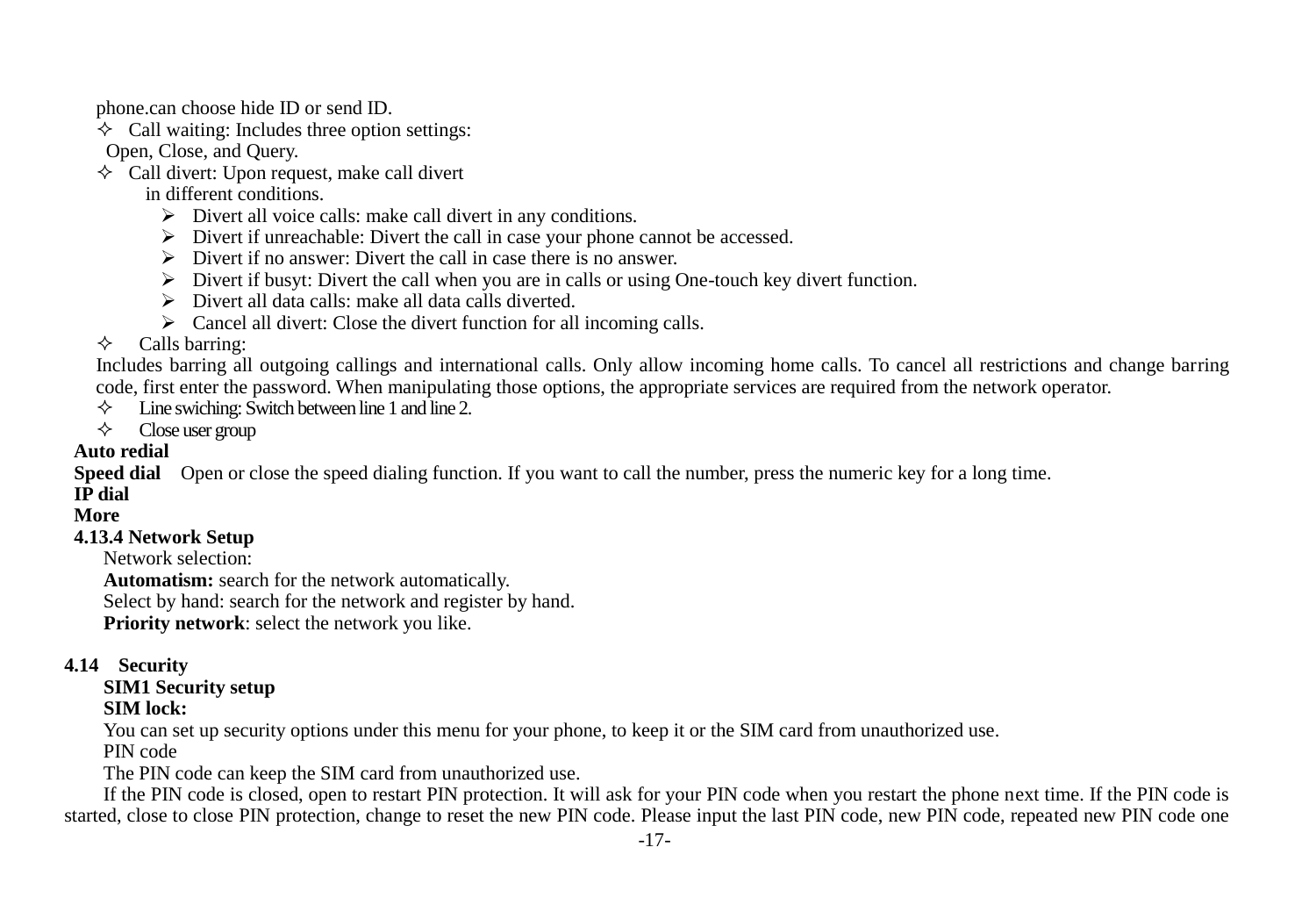#### by one.

**Remark:** SIM card will be locked if you input PIN code wrong for 3 times. So you need to PUK code to unlock the SIM card. The PIN code and PUK code will be given you with SIM card, if there is no, please contact with the network operator. The default PIN code is 1234 in general. Please change the code as quickly as possible.

#### **Phone lock:**

It can prevent your phone from unauthorized use.

Choose phone lock to open the phone code protection function. It will ask for the phone code next time. Press one more time to close phone code protection.

Remark: the default phone lock code is 1122, please change the code quickly.

#### **Auto Keypad lock:**

Set up automatic keypad lock function for the phone. If the phone is not been used in a certain time ,it will be locked automatically.

**Change password** 

#### **4.15 LOCK**

Lock the keypad;

#### <span id="page-17-0"></span>**4.16 PowerOff**

# 5 FCC Warning Statement

#### **FCC Regulations:**

This mobile phone complies with part 15 of the FCC Rules. Operation is subject to the following two conditions: (1) This device may not cause harmful interference, and (2) this device must accept any interference received, including interference that may cause undesired operation.

This mobile phone has been tested and found to comply with the limits for a Class B digital device, pursuant to Part 15 of the FCC Rules. These limits are designed to provide reasonable protection against harmful interference in a residential installation. This equipment generates, uses and can radiated radio frequency energy and, if not installed and used in accordance with the instructions, may cause harmful interference to radio communications. However, there is no guarantee that interference will not occur in a particular installation If this equipment does cause harmful interference to radio or television reception, which can be determined by turning the equipment off and on, the user is encouraged to try to correct the interference by one or more of the following measures:

-Reorient or relocate the receiving antenna.

-Increase the separation between the equipment and receiver.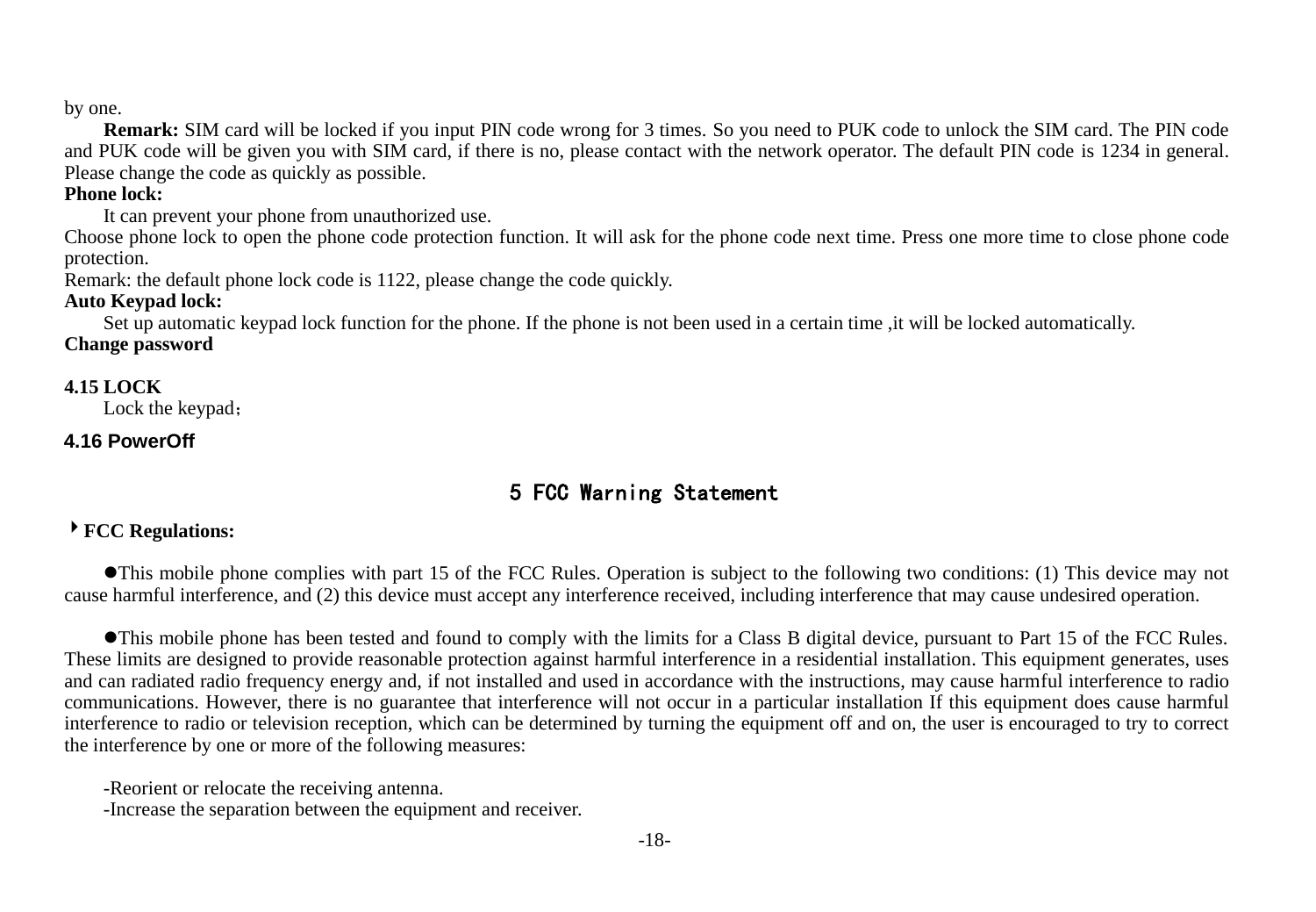-Connect the equipment into an outlet on a circuit different from that to which the receiver is connected. -Consult the dealer or an experienced radio/TV technician for help.

Changes or modifications not expressly approved by the party responsible for compliance could void the user"s authority to operate the equipment.

The antenna(s) used for this transmitter must not be co-located or operating in conjunction with any other antenna or transmitter.

#### **RF Exposure Information (SAR)**

This mobile phone meets the government"s requirements for exposure to radio waves.

This phone is designed and manufactured not to exceed the emission limits for exposure to radio frequency (RF) energy set by the Federal Communications Commission of the U.S. Government.

The exposure standard for wireless mobile phones employs a unit of measurement known as the Specific Absorption Rate, or SAR. The SAR limit set by the FCC is 1.6W/kg. \*Tests for SAR are conducted using standard operating positions accepted by the FCC with the phone transmitting at its highest certified power level in all tested frequency bands. Although the SAR is determined at the highest certified power level, the actual SAR level of the phone while operating can be well below the maximum value. This is because the phone is designed to operate at multiple power levels so as to use only the poser required to reach the network. In general, the closer you are to a wireless base station antenna. the lower the power output.

The highest SAR value for the model phone as reported to the FCC when tested for use at the ear is 1.17 W/kg and when worn on the body, as described in this user guide, is 1.16 W/kg (Body-worn measurements differ among phone models, depending upon available enhancements and FCC requirements.)

While there may be differences between the SAR levels of various phones and at various positions, they all meet the government requirement.

The FCC has granted an Equipment Authorization for this model phone with all reported SAR levels evaluated as in compliance with the FCC RF exposure guidelines. SAR information on this model phone is on file with the FCC and can be found under the Display Grant section of <http://www.fcc.gov/oet/fccid> after searching on FCC ID: YHLCTBLUTATTOO.

This device is compliance with SAR for general population /uncontrolled exposure limits in ANSI/IEEE C95.1-1999 and had been tested in accordance with the measurement methods and procedures specified in OET Bulletin 65 Supplement C.

For body worn operation, this phone has been tested and meets the FCC RF exposure guidelines for use with an accessory that contains no